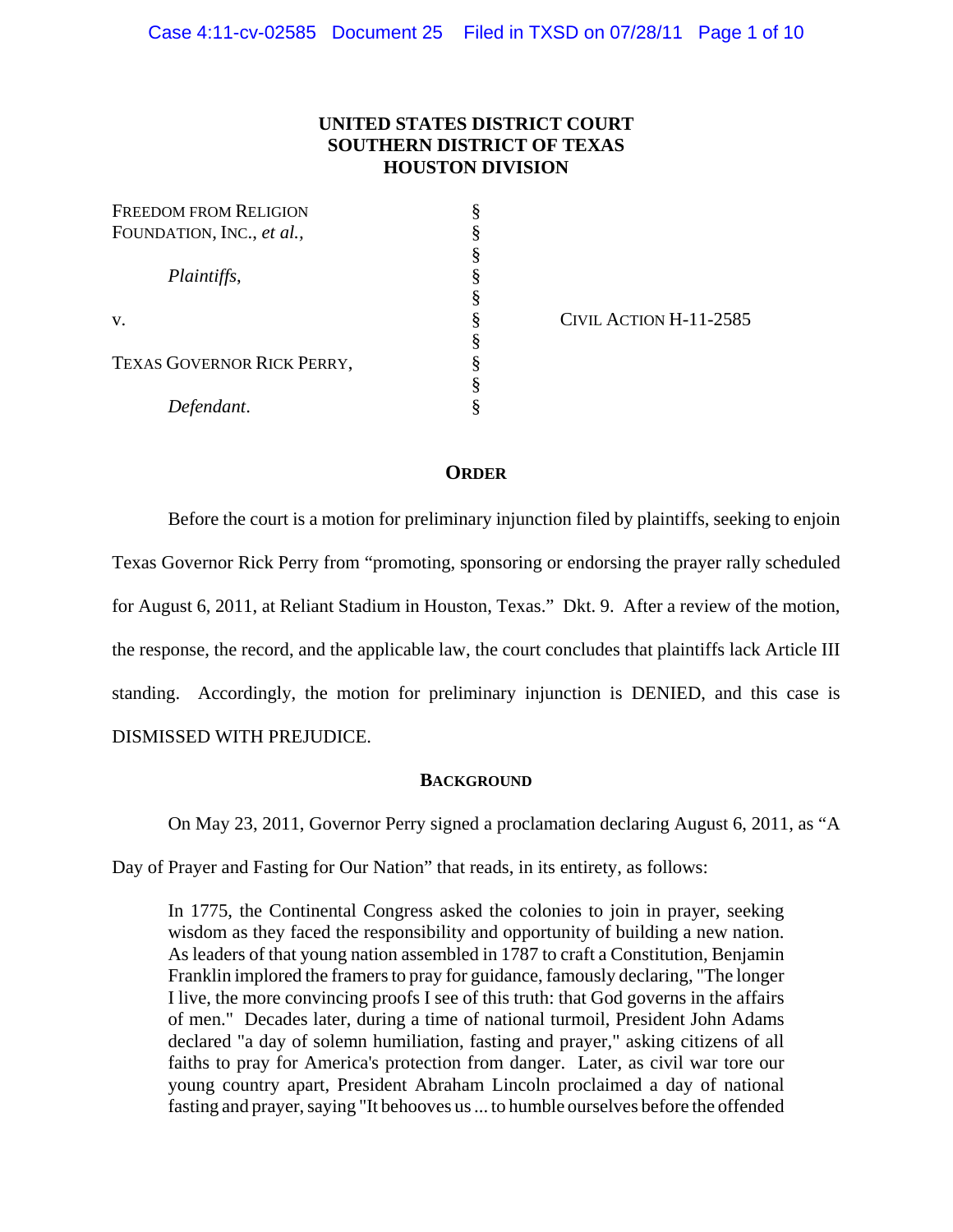Power, to confess our national sins, and to pray to the God that made us." During World War II, with our troops locked in battle on the beaches of France, President Franklin D. Roosevelt led the nation in prayer, "As we rise to each new day, and again when each day is spent, let words of prayer be on our lips, invoking Thy help to our efforts."

Given the trials that have beset our country and world - from the global economic downturn to natural disasters, the lingering danger of terrorism and wars that endanger our troops in Iraq, Afghanistan and theaters of conflict around the globe, and the decline of our culture in the context of the demise of families - it seems imperative that the people of our nation should once again join together for a solemn day of prayer and fasting on behalf of our troubled nation.

In times of trouble, even those who have been granted power by the people must turn to God in humility for wisdom, mercy and direction. In the spirit of the Book of Joel, Chapter 2, Verses 15-16, I urge a solemn gathering of prayer and fasting. As those verses admonish: "15 Blow the trumpet in Zion, declare a holy fast, call a sacred assembly... 16 Gather the people, consecrate the assembly..." As Jesus prayed publicly for the benefit of others in John 11:41-42, so should we express our faith in this way.

THEREFORE, I invite my fellow Texans to join me on August 6 at Reliant Stadium in Houston, as we pray for unity and righteousness - for this great state, this great nation and all mankind. I urge Americans of faith to pray on that day for the healing of our country, the rebuilding of our communities and the restoration of enduring values as our guiding force.

THEREFORE, I, Rick Perry, Governor of Texas, do hereby proclaim August 6, 2011, to be

A Day of Prayer and Fasting for Our Nation

in Texas, and urge the appropriate recognition whereof.

In official recognition whereof, I hereby affix my signature this the 23rd day of May, 2011.

RICK PERRY Governor of Texas

Dkt. 1-1. Plaintiffs filed a complaint on July 13, 2011, challenging the proclamation, and challenging Governor Perry's involvement with the American Family Association ("AFA") in promoting and sponsoring the prayer rally, which has been identified on a website created by the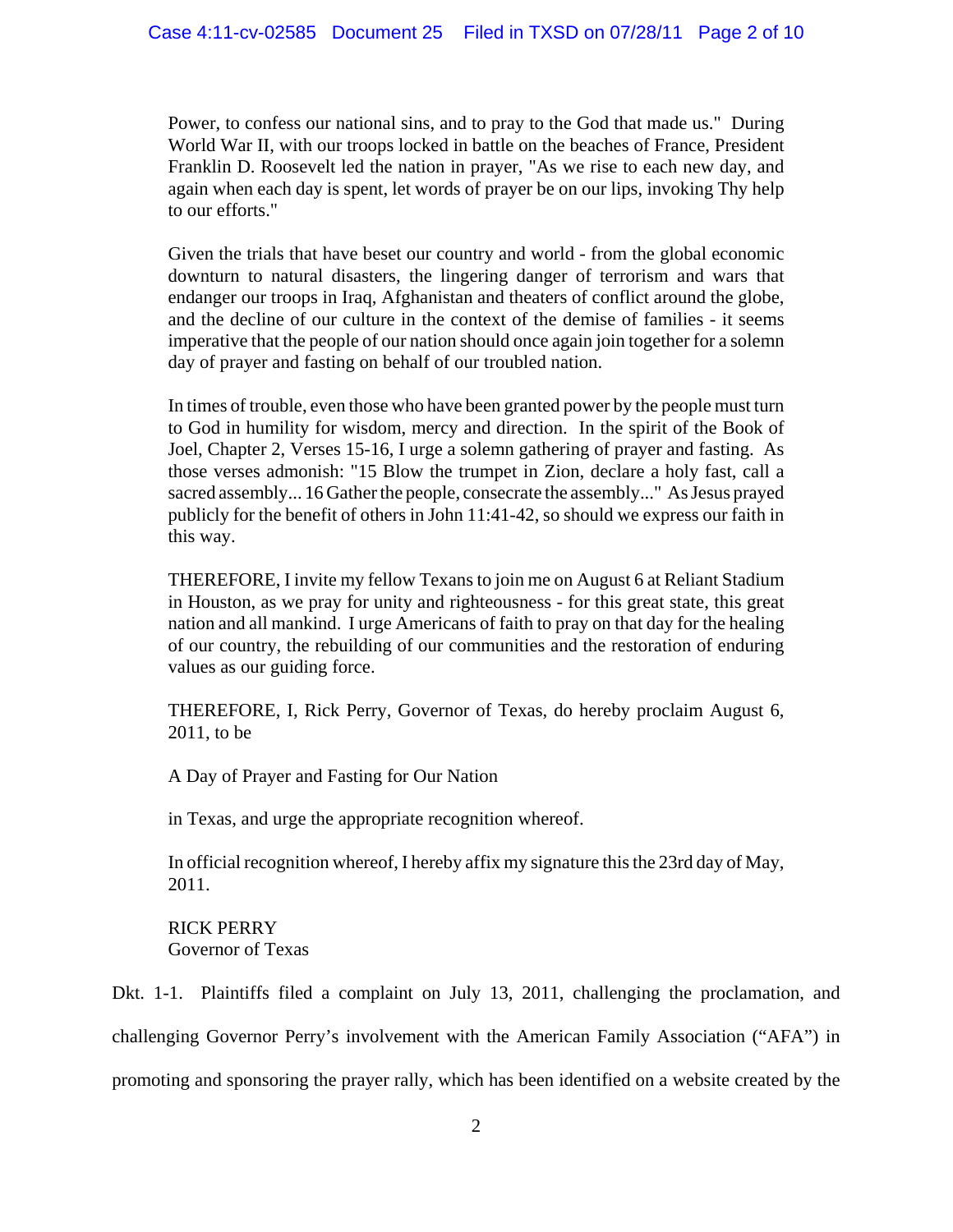### Case 4:11-cv-02585 Document 25 Filed in TXSD on 07/28/11 Page 3 of 10

AFA as "The Response: a call to prayer for a nation in crisis." Dkt. 1-3. A public letter by Governor Perry is posted on the website, the website is "linked" to the Governor's official web site, and Governor Perry has recorded a "videotaped invitation" to the event that is available on the AFA website. Dkt. 1, ¶¶ 21, 23, 34. The letter and videotaped invitation each contain Govenor Perry's statement that "[a]s a nation, we must come together and call upon Jesus to guide us through unprecedented struggles, and thank Him for the blessings of freedom we so richly enjoy." Dkt. 1-2. The letter concludes, "I sincerely hope you'll join me in Houston on August 6th . . . There is hope for America. It lies in heaven, and we will find it on our knees." *Id*.

Plaintiffs also assert that "unsolicited recorded calls" have been made promoting the rally and using Governor Perry's recorded invitation. Dkt.  $12-2 \P 8$ .<sup>1</sup> However, the "costs associated with the prayer rally" are allegedly being paid by the American Family Association ("AFA").<sup>2</sup> Dkt. 1 ¶ 69.

Plaintiffs are the Freedom From Religion Foundation, Inc. ("FFRF"), a non-profit organization "that advocates for the separation of state and church and educates on matters of nontheism," and five individuals who are members of that organization and who reside in the Houston area. Dkt. 1 ¶¶ 8-9. Plaintiffs describe themselves as "non-believers" and they assert that the Governor's actions send "a message to that believers in religion are political insiders–and nonbelievers [like plaintiffs] are political outsiders" and, in fact, make plaintiffs feel like political

<sup>1</sup> Plaintiff Weitzenhoffer states somewhat cryptically that "unsolicited telephone calls that include Governor Perry's personal promotion of the prayer rally have been received, at least in the Houston area, one of which I have personally heard on July 20, 2011." Dkt. 12-2 ¶ 7. He does not assert whether he received the call or simply heard it replayed.

<sup>&</sup>lt;sup>2</sup> The AFA is a non-profit, non-denominational Christian organization whose mission "is to inform, equip, and activate individuals to strengthen the moral foundations of American culture" by "spreading the Word of personal transformation through Jesus Christ." Dkt. 20 at 3.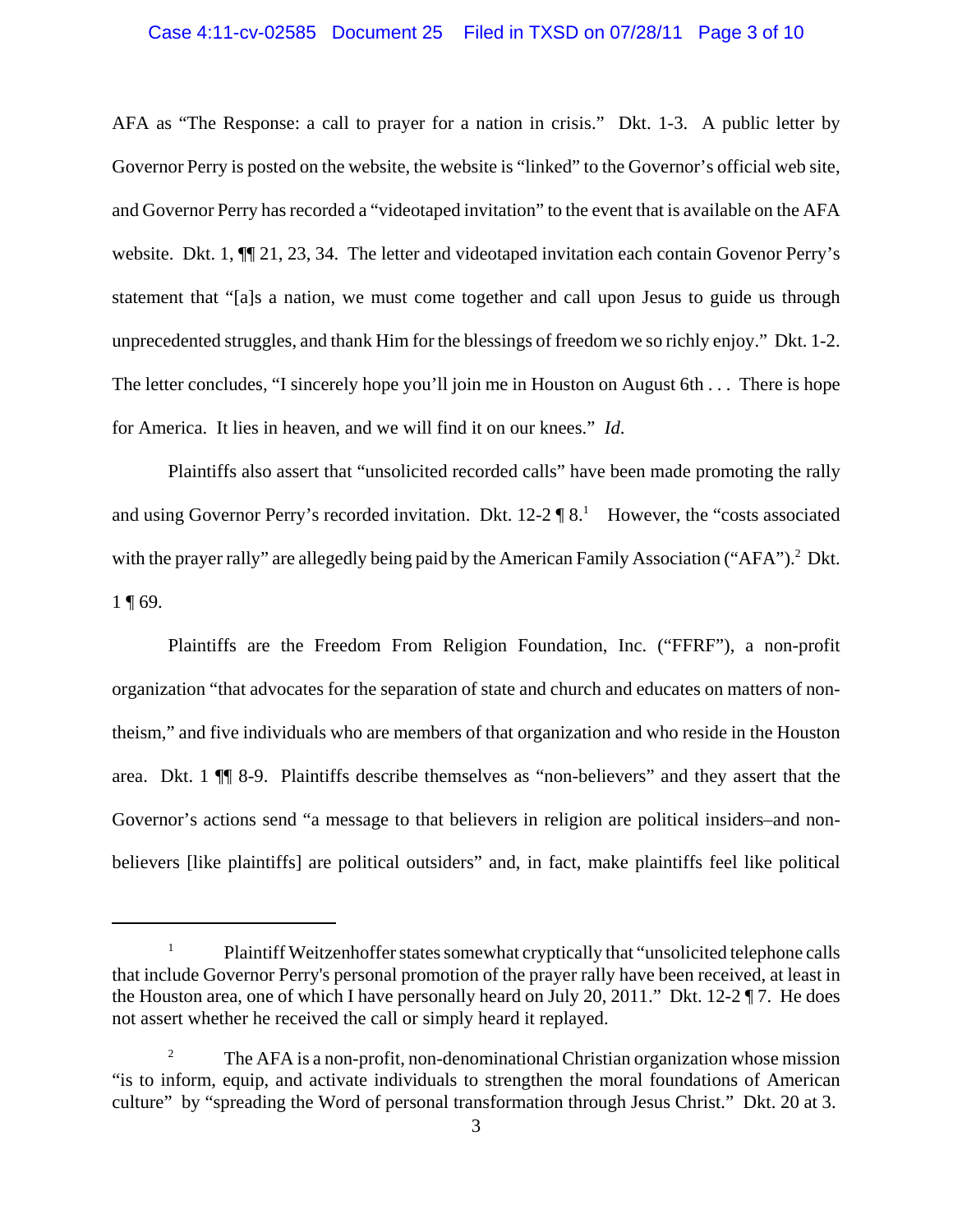## Case 4:11-cv-02585 Document 25 Filed in TXSD on 07/28/11 Page 4 of 10

outsiders. *Id*. ¶¶ 10, 62, 63. Two individual plaintiffs have provided declarations stating that they are "upset by the Governor's promotion of a prayer rally" and that they "feel excluded and demeaned" and as if they are "political outsiders" due to their non-belief and the Governor's call for prayer. Dkts. 12-1, 12-3.

Plaintiffs request relief including an order "enjoining [Governor Perry's] further involvement" in the "organization, promotion and participation" in the Response. Dkt. 1 at 18. Plaintiffs have moved for a preliminary injunction, and have clarified that they "do not seek an injunction prohibiting Governor Perry from privately exercising his religious beliefs. The plaintiffs do not even seek an injunction against Governor Perry's attendance at the August 6 prayer rally. Instead, the plaintiffs seek an order prohibiting the defendant from engaging in official sponsorship of religion, including by continued promotion of the event. The plaintiffs further request an order from the court prohibiting the defendant from participating in the official program of the prayer rally, such as by reading his official prayer proclamation or otherwise being part of the organized agenda." Dkt. 10 at 2.

Defendant has filed a response to the motion for preliminary injunction, and challenges plaintiffs' Article III standing to bring suit. Dkt. 15. The AFA filed a motion to intervene, and, in anticipation of being granted such status, a motion to dismiss. Dkts. 17, 19.

A hearing was held on July 28, 2011. At the close of the hearing, the court ruled that plaintiffs lack standing under Article III. The court denied the motion for preliminary injunction and dismissed the lawsuit.<sup>3</sup> This written opinion contains further explanation of the court's ruling.

<sup>&</sup>lt;sup>3</sup> While the hearing was being conducted, the American Center for Law and Justice filed a motion for leave to file an amicus brief. Dkt. 22. Since the court has already made its ruling, the motion is moot.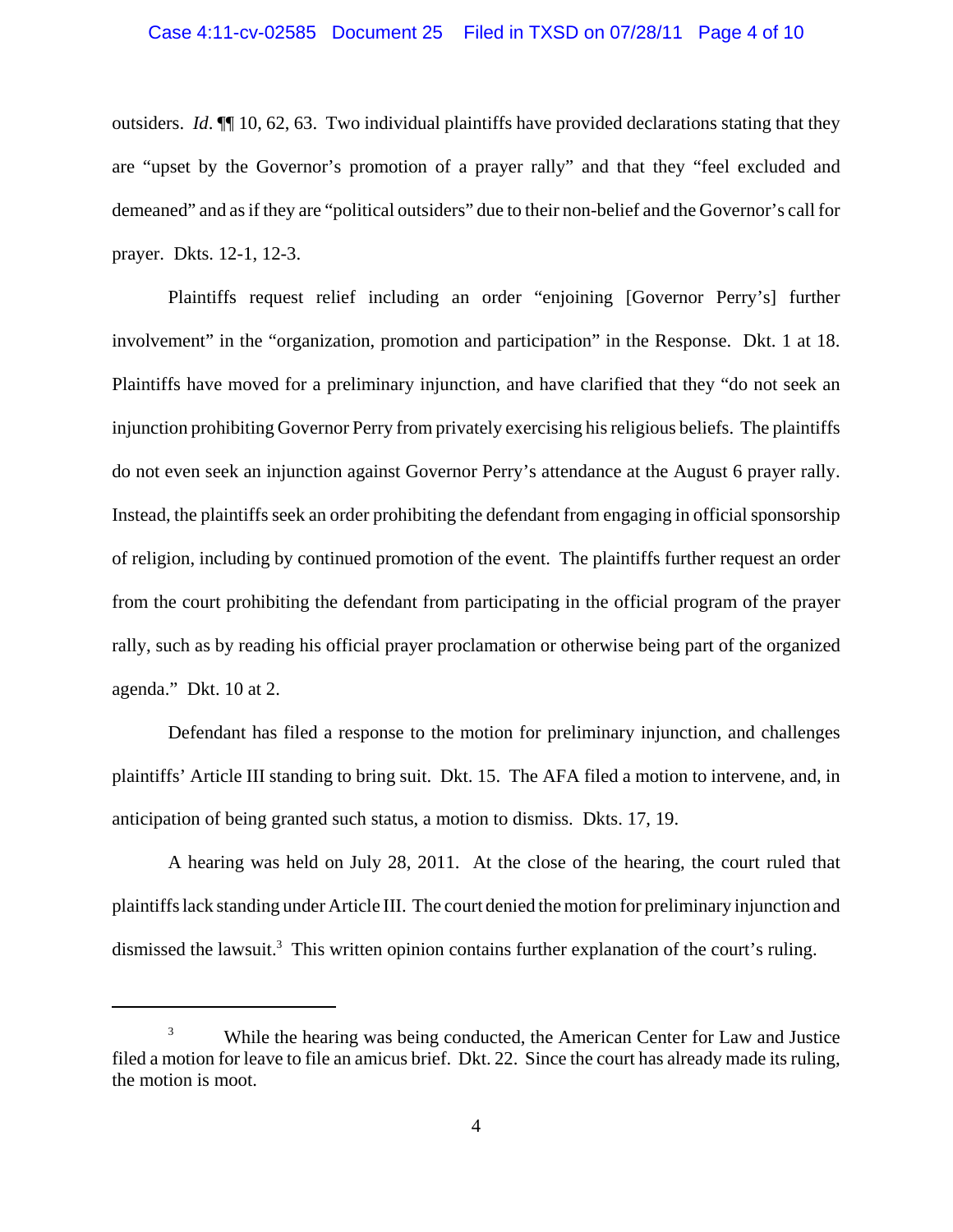#### **LEGAL STANDARD**

The Establishment Clause of the First Amendment states that "Congress shall make no law respecting an establishment of religion." U.S.CONST. AMEND. 1. The Establishment Clause applies to the states through the Fourteenth Amendment. See *Wallace v. Jaffree*, 472 U.S. 38, 42 n.10, 105 S.Ct. 2479 (1985) (citing *Everson v. Bd. of Educ.*, 330 U.S. 1, 15-16, 67 S.Ct. 504 (1947)).

The Fifth Circuit has emphasized the importance of determining standing to sue in cases asserting a constitutional question. *Doe v. Tangipahoa Parish Sch. Bd.*, 494 F.3d 494, 496 (5th Cir. 2007) (*en banc*). "Constitutional standing requires that the plaintiff personally suffered some actual or threatened injury that can fairly be traced to the challenged action and is redressable by the courts." *Doe*, 494 F.3d at 496 (footnote omitted).

The requirements for standing in an Establishment Clause case were recently recounted by the Fifth Circuit prior to its rejection on the merits of a challenge to the Texas law requiring a moment of silence in schools. *Croft v. Governor of Texas*, 562 F.3d 735 (5th Cir. 2009). The court's discussion of standing prior to its ruling on the merits is instructive here:

Constitutional standing has three elements: (1) an "injury in fact" that is (a) concrete and particularized and (b) actual or imminent; (2) a causal connection between the injury and the conduct complained of; and (3) the likelihood that a favorable decision will redress the injury. *Lujan v. Defenders of Wildlife*, 504 U.S. 555, 560-61, 112 S.Ct. 2130, 119 L.Ed.2d 351 (1992). The Alliance Defense Fund (ADF) amicus brief and Perry argue that the Crofts have not stated any sufficient injury, and so lack standing to bring this case.

"The loss of First Amendment freedoms, for even minimal periods of time, unquestionably constitutes irreparable injury." *Elrod v. Burns*, 427 U.S. 347, 373, 96 S.Ct. 2673, 49 L.Ed.2d 547 (1976). The question then becomes whether the Crofts have alleged a personal loss of First Amendment freedoms. **It is not enough simply to argue that there has been some violation of the Establishment Clause; they must allege a personal violation of rights.** [footnote omitted] *Valley Forge Christian Coll. v. Ams. United for Separation of Church & State, Inc.*, 454 U.S. 464, 486 n. 22, 102 S.Ct. 752, 70 L.Ed.2d 700 (1982).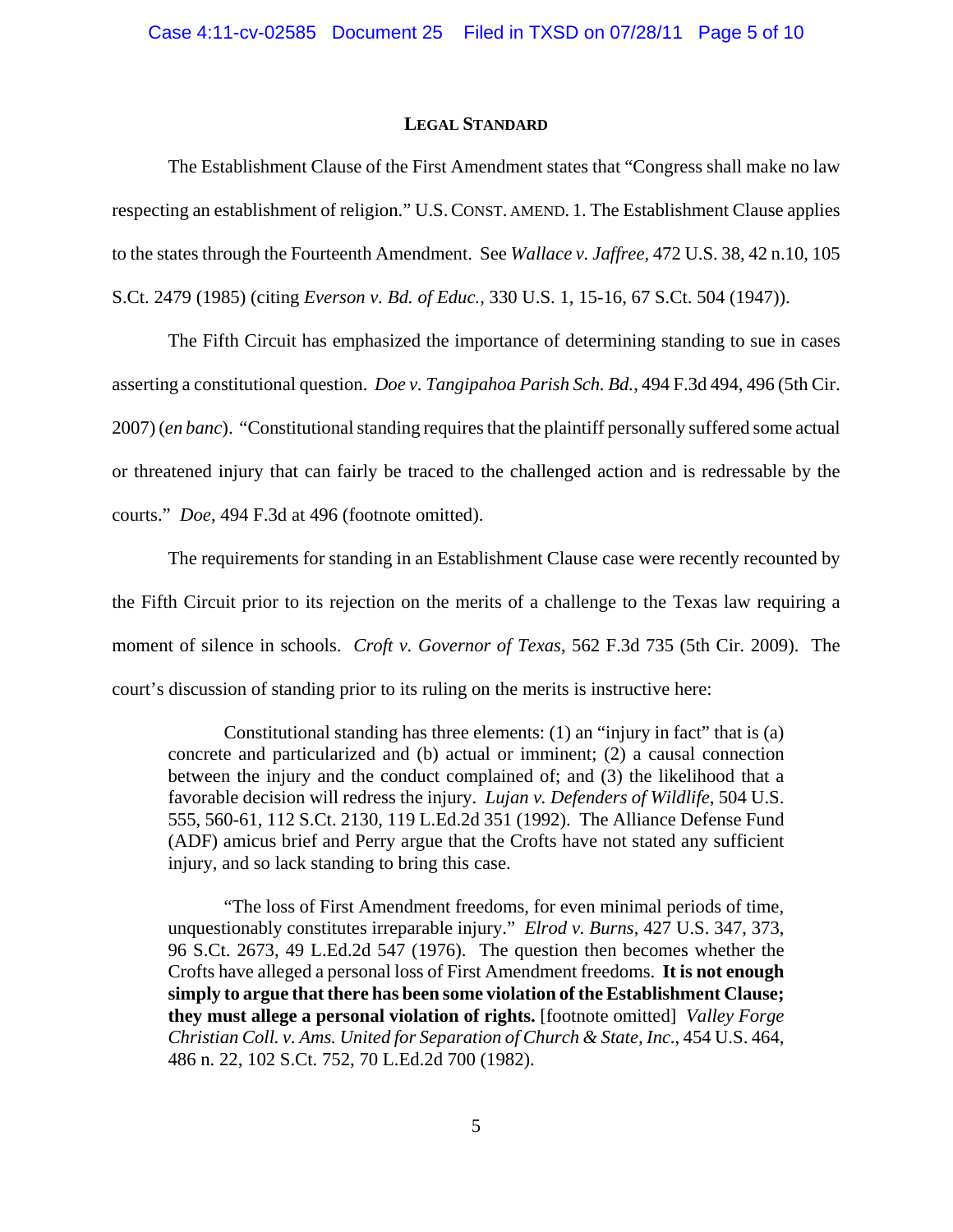## Case 4:11-cv-02585 Document 25 Filed in TXSD on 07/28/11 Page 6 of 10

*Id*. at 745 (emphasis added). This same proposition was discussed in *Hein v. Freedom From Religion Foundation, Inc.*, 551 U.S. 587, 127 S.Ct. 2553, 168 L.Ed.2d 424 (2007), in the context of the Supreme Court's ruling that plaintiffs lacked taxpayer standing to challenge the use of federal funds to promote President Bush's "faith-based initiatives." Justice Alito, writing for the plurality, noted "the basic constitutional principle" that:

> "a plaintiff raising only a generally available grievance about government–claiming only harm to his and every citizen's interest in the proper application of the Constitution and laws, and seeking relief that no more directly and tangibly benefits him than it does the public at large–does not state an Article III case or controversy." *Lujan v. Defenders of Wildlife*, 504 U.S. 555, 573-74, 112 S.Ct. 2130, 119 L.Ed.2d 351 (1992).

551 U.S. at 601, 127 S.C.t at 2563-64. Thus, the Supreme Court and the Fifth Circuit have clearly required that plaintiffs in Establishment Clause cases assert a "personal violation" of their rights–an alleged violation of the Establishment Clause by a state actor untethered to an injury specific to the plaintiffs does not confer standing. *Id*.

The plaintiffs bear the burden of proof of standing, which varies according to the stage of the litigation when a ruling on standing occurs. *Croft*, 562 F.3d at 746-47. Here, the court is considering the question on the pleadings, and will apply the standard for jurisdictional questions brought at the pleading stage under Rule 12(b)(1). The court will, accordingly, accept the facts alleged in the complaint and set forth in plaintiffs' declarations as true for purposes of determining standing.

#### **ANALYSIS**

The court noted from the bench its obligation to assure itself that it has the power to act at the outset of any litigation. Article III of the Constitution limits the power of the federal courts to adjudication of "cases or controversies." The Supreme Court has repeatedly, and emphatically, cautioned courts not to proceed in a lawsuit until the court is satisfied that it has been presented with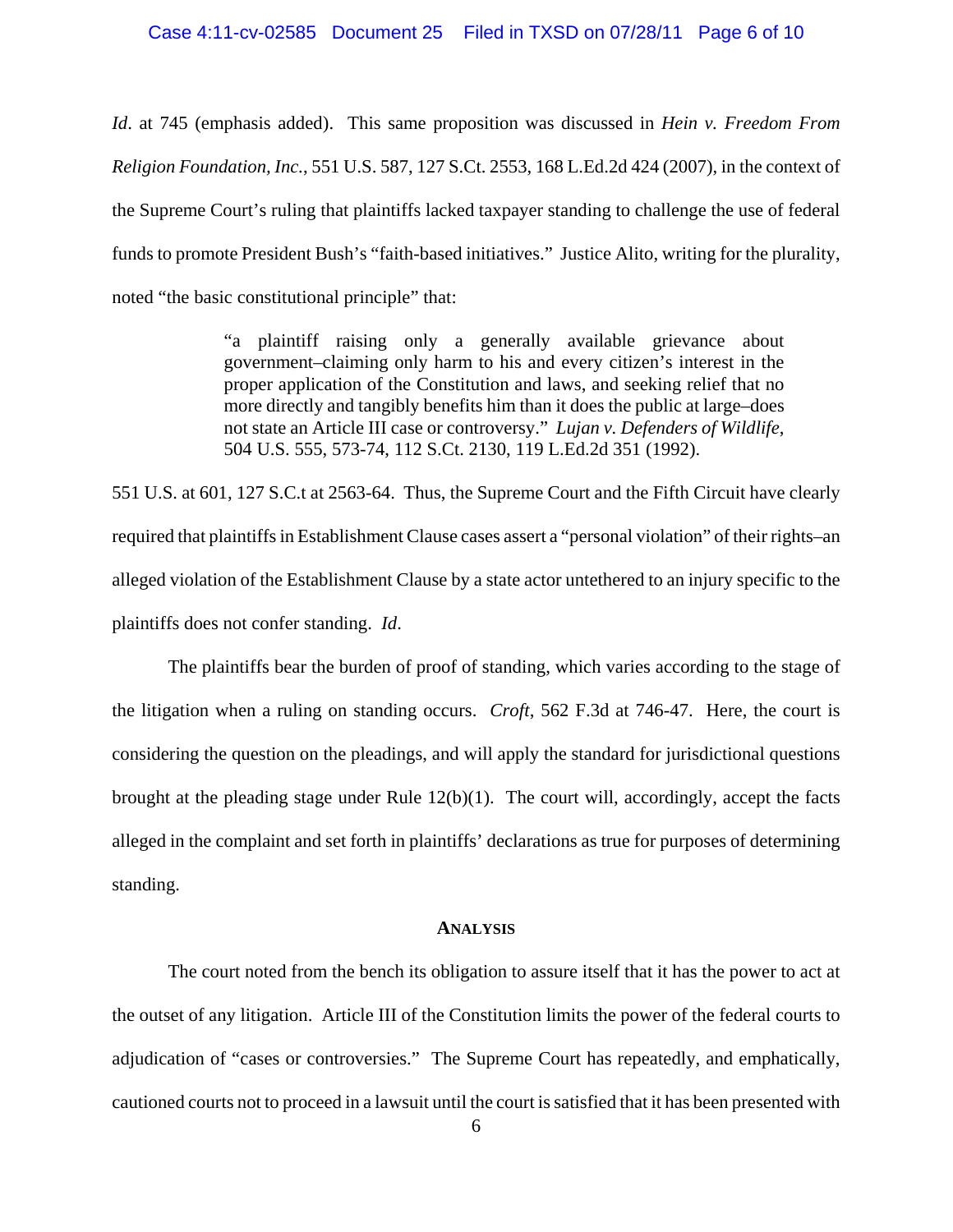## Case 4:11-cv-02585 Document 25 Filed in TXSD on 07/28/11 Page 7 of 10

a case or controversy within the meaning of Article III. The importance of this court acting only within the scope of the power it has been granted by the Constitution is reinforced in this case because plaintiffs assert a serious claim—a violation of the Establishment Clause of the Constitution, and because they seek two types of specific injunctive relief that have never been granted by a federal court: (1) an injunction barring a state governor from issuing a proclamation inviting people to pray; and (2) an injunction limiting the manner in which a state governor may participate in a religious function.

The Seventh Circuit also recently addressed a situation that had, until the lower court's order, never before occurred–an order enjoining a sitting President of the United States from declaring a National Day of Prayer. *FFRF v. Obama*, 641 F.3d 803, 806 (7th Cir. 2011). FFRF made standing arguments on behalf of its members in that case that mirror those made here and, in reversing the district court's finding of standing in that case, Chief Judge Easterbrook noted that the Presidential proclamation of a day of prayer speaks to all citizens, not just citizens of faith or of a particular faith, but that "no one is obliged to pray, any more than a person would be obliged to hand over his money if the President asked all citizens to support the Red Cross and other charities." *Id*. at 806. The same can be said in this case of each of the statements made by Governor Perry that are the subject of the complaint: Whether in the official proclamation, a statement made available in print or by video on a website, or otherwise, Governor Perry has done nothing more than invite others *who are willing to do so* to pray. Like President Obama's proclamation, Governor Perry's statements are requests, not commands, and no injury flows from a mere request. Indeed, it is the nature of the political system that an executive "frequently calls on citizens to do things that they prefer not to do—to which, indeed, they may be strongly opposed on political or religious grounds"— but this does not confer Article III standing to sue. *Id*.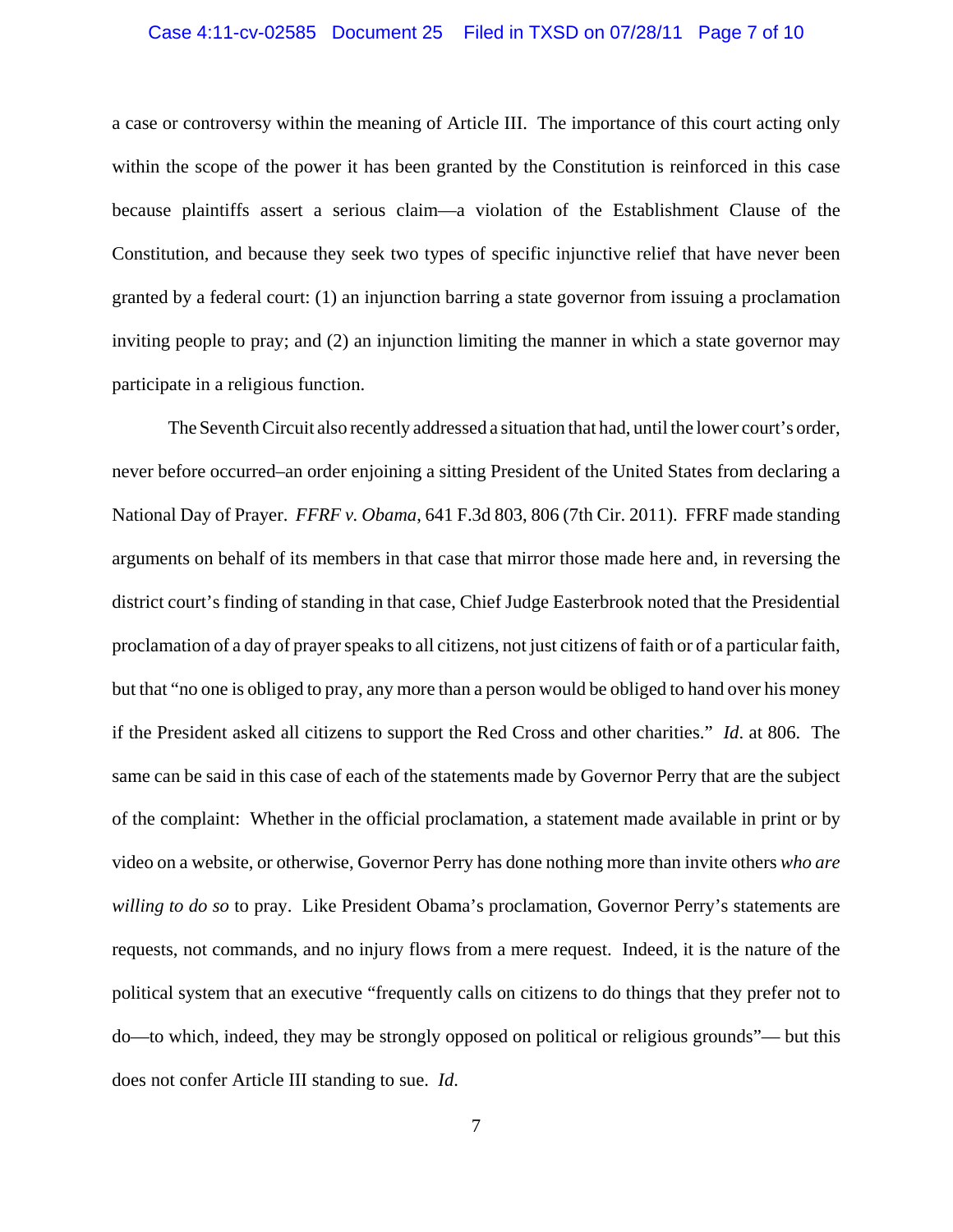## Case 4:11-cv-02585 Document 25 Filed in TXSD on 07/28/11 Page 8 of 10

The Seventh Circuit provided a second reason for rejecting standing with respect to invitations to pray–feelings of exclusion or being unwelcome arising from an invitation "to engage in a religious observance that is contrary to their own principles" are likewise not sufficient to confer standing because they are nothing more than the "'value interests of concerned bystanders.'" *Id*. at 807 (citing *United States v. SCRAP*, 412 U.S. 669, 687, 93 S.Ct. 2405 (1973)). That is all that the plaintiffs here have alleged concerning the various iterations of Governor Perry's invitation to pray. They have not shown a particularized, concrete injury from these invitations.

Plaintiffs also assert that Governor Perry's attendance at the event, as governor of Texas, causes them injury. However, this places plaintiffs even more firmly in the category of asserting "value interests of concerned bystanders" or a "generalized grievance available to the public at large" because attendance at the event is voluntary. Indeed, one plaintiff has alleged that she will be "outside" to express her "disapproval." If "mere abstract knowledge" of an invocation at a government function is inadequate to confer standing, *Doe*, 494 F.3d at 497, then mere knowledge that Governor Perry will participate in a prayer rally is likewise insufficient to confer standing.

Another portion of the Seventh Circuit's opinion is also instructive in this case, and it expands upon the second basis for rejecting standing:

If a perceived slight, or a feeling of exclusion, were enough, then Michael Newdow would have had standing to challenge the words 'under God' in the Pledge of Allegiance, yet the Supreme Court held that he lacks standing. Similarly, if offense at a public official's support of religion were enough, the plaintiffs would have had standing in *Valley Forge Christian College v. Americans United for Separation of Church and State, Inc.*, 454 U.S. 464, 102 S.Ct. 752, 70 L.E2d.2d 700 (1982). A federal agency donated surplus property to an educational institution that was supervised by a religious order. The Court held that persons who objected to the transfer lacked standing, because the transfer did not injure them. Everything that the plaintiffs say in support of their own claim of injury either was, or could have been, said in *Valley Forge* as well.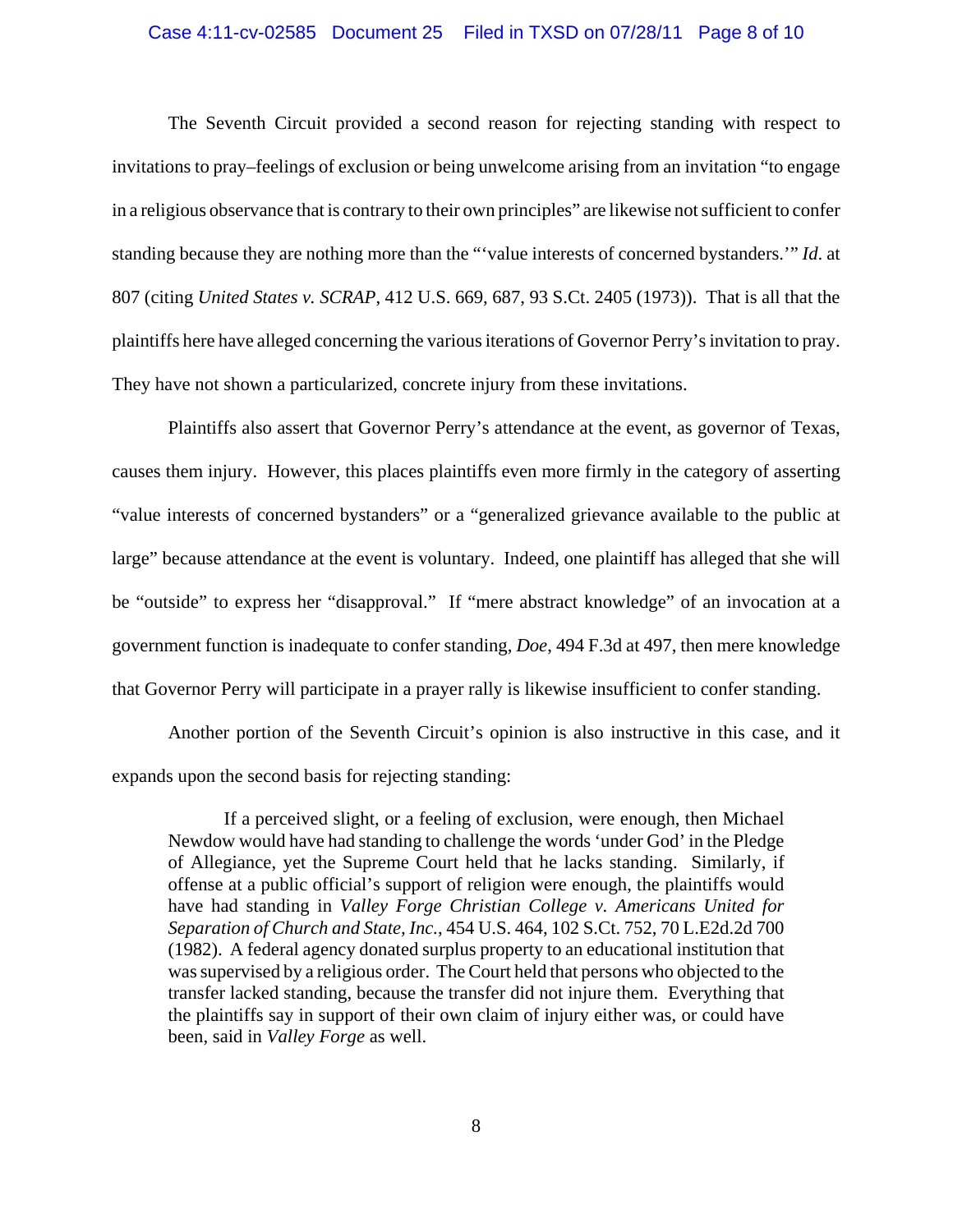## Case 4:11-cv-02585 Document 25 Filed in TXSD on 07/28/11 Page 9 of 10

641 F.3d at 806. Indeed, the support offered to religion by the state in *Valley Forge* is certainly as tangible as the support FFRF alleges has occurred in this case. If offense to the conduct of the government did not suffice in *Valley Forge*, then it does not suffice here no matter how deep plaintiff's feelings of exclusion or upset. This case, like *Obama*, involves merely a "perceived slight, or a feeling of exclusion" by plaintiffs. The court agrees with the Seventh Circuit that "offense at a public official's support of religion" is simply not enough to confer standing. "All [plaintiffs] have is a disagreement with the [Governor Perry's] action" giving rise to "a feeling of alienation" which cannot suffice as injury in fact. *Id*. at 807-08.

Counsel for plaintiffs argued at the hearing that a finding that there is no standing would make the Establishment Clause ineffectual. One need only look to the amount of Establishment Clause litigation that has occurred over the last several decades, including a host of cases where standing has been found to exist, and relief granted, to reject this argument. Nonetheless, it may well be that there is **no one** with standing to sue in this case, but this does not change the analysis, because "abstract injury in nonobservance of the Constitution" by government officials is not injury in fact even if this is the result. *Id*. (citing *Schlesinger v. Reservists Committee to Stop the War*, 418 U.S. 208, 223 n.13, 94 S. Ct. 2925 (1974)). Further, as Justice Alito noted in *Hein*, taxpayer and citizen standing is not meant to "transform federal courts into forums for taxpayer's generalized grievances about the conduct of government" nor to "deputize federal courts as 'virtually continuing monitors of the wisdom and soundness of Executive action,' [because] that, most emphatically, is not the role of the Judiciary." 551 U.S. at 611, 127 S.Ct. at 2570.

The court notes that the plaintiffs are not without a remedy. Persons offended by an elected official's speech are free to give voice to their feelings of offense and exclusion in a number of ways. They can choose not to attend and not to pray. They can also exercise their free speech rights